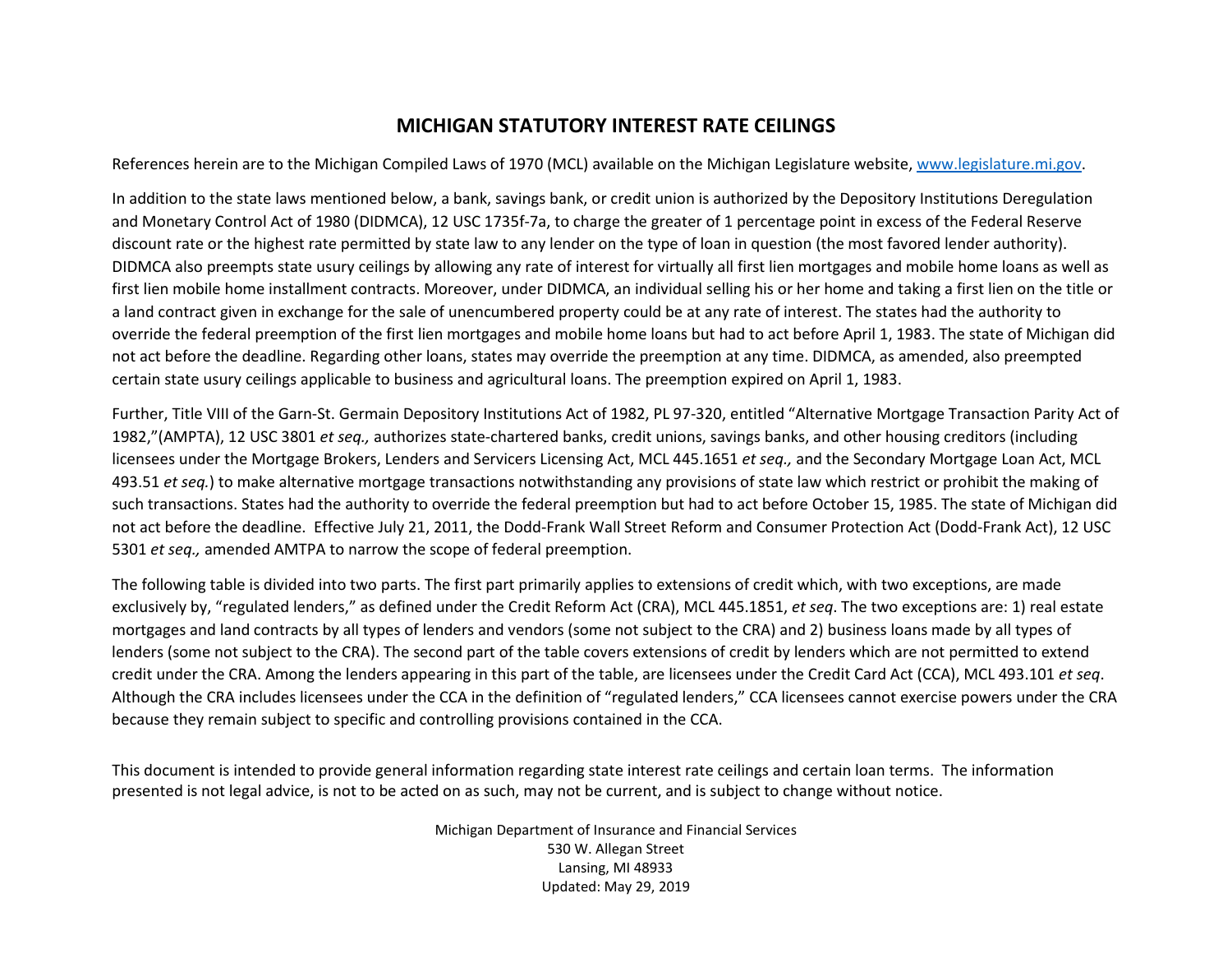"Business loans," as used in this schedule, includes agricultural loans. Variable Interest rate loans are allowed unless otherwise indicated.

## <span id="page-1-3"></span><span id="page-1-2"></span><span id="page-1-1"></span><span id="page-1-0"></span>**PART I. LENDERS SUBJECT TO CREDIT REFORM ACT, MORTGAGE LOANS, AND BUSINESS CREDIT EXTENSIONS**

|                      | <b>LOAN CATEGORY</b>                                                                                                                                                                           | <b>LEGAL</b><br><b>CITATION</b> | <b>MAXIMUM CONTRACT</b><br><b>RATE (SIMPLE INTEREST</b><br><b>UNLESS INDICATED</b><br>OTHERWISE) | <b>OTHER TERMS</b>                                                                      | <b>LATE CHARGE</b>                     |
|----------------------|------------------------------------------------------------------------------------------------------------------------------------------------------------------------------------------------|---------------------------------|--------------------------------------------------------------------------------------------------|-----------------------------------------------------------------------------------------|----------------------------------------|
| 1.<br>a <sub>z</sub> | Mortgages, Land Contracts<br>Conventional first lien or land contract<br>by a regulated lender under CRA and a<br>licensee/registrant under the MBLSLA $^1$ ,<br>except as in 1c. <sup>2</sup> | MCL 438.31 $c^3$                | 25% per annum                                                                                    | Reasonable loan processing<br>fee by contract.                                          | Reasonable late<br>charge by contract. |
| b.                   | Conventional first lien or land contract<br>by unregulated lender, except as in 1c.                                                                                                            | MCL 438.31 $c4$                 | 11% per annum                                                                                    | Loan processing fee not<br>permitted; variable rates not<br>permitted for some lenders. | Reasonable late<br>charge by contract. |
|                      | Loan or land contract in excess of<br>\$100,000 secured by first or junior lien<br>on other than single-family dwelling.                                                                       | MCL 438.31c                     | No ceiling                                                                                       | Reasonable loan processing<br>fee by contract for regulated<br>lenders.                 | Reasonable late<br>charge by contract. |

1 MBLSLA is the Mortgage Brokers, Lenders, and Servicers Licensing Act, MCL 445.1651 *et seq.*

2 FHA/VA loans are exempted from the Michigan Usury Law by MCL 438.31 and MCL 487.751

<sup>3</sup> DIDMCA allows any rate of interest.

4 DIDMCA allows person selling his/her principal residence, on which there is no prior lien, by first mortgage or land contract to charge any rate.

This document is intended to provide general information regarding state interest rate ceilings and certain loan terms. The information presented is not legal advice, is not to be acted on as such, may not be current, and is subject to change without notice.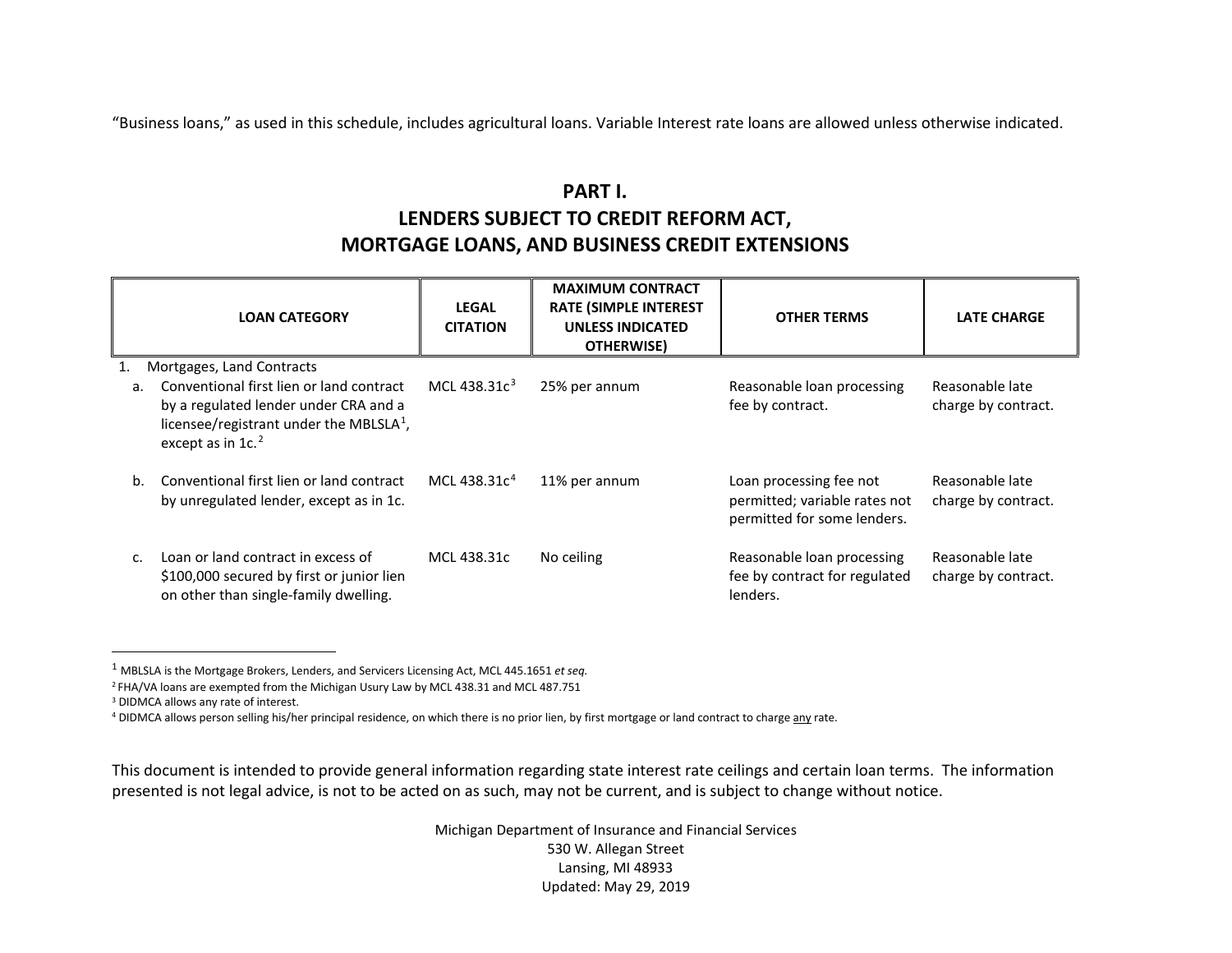## d. Loan secured by junior lien, except as

in 1c, 1d(ii), 2a, and 2b.

| i.   | By bank                                                                                                    | MCL 445.1854,<br>MCL 445.1857                               | 25% per annum | All fees and charges as<br>agreed to by borrower.                                                                                                                                           | Late fee as agreed to<br>by borrower.                      |
|------|------------------------------------------------------------------------------------------------------------|-------------------------------------------------------------|---------------|---------------------------------------------------------------------------------------------------------------------------------------------------------------------------------------------|------------------------------------------------------------|
| ii.  | By savings bank (includes certain<br>business loans secured by junior<br>liens.)                           | MCL 445.1854,<br>MCL 445.1857                               | 25% per annum | All fees and charges as<br>agreed to by borrower.                                                                                                                                           | Late fee as agreed to<br>by borrower.                      |
| iii. | By credit unions                                                                                           | MCL 445.1854,<br>MCL 445.1857                               | 25% per annum | All fees and charges as<br>agreed to by borrower.                                                                                                                                           | Late fee as agreed to<br>by borrower.                      |
| iv.  | By secondary mortgage licensees<br>(loans may be secured by 1-4 family<br>dwelling)                        | MCL 493.71,<br>MCL 493.72,<br>MCL 445.1854,<br>MCL 445.1856 | 25% per annum | Loan processing fee not to<br>exceed 5% of the gross<br>amount of the loan; prepaid<br>finance charge allowed to<br>buy down interest rate;<br>reasonable annual fee on<br>open-end credit. | Greater of \$15.00 or<br>5% of the installment<br>payment. |
| ν.   | By unlicensed person who is selling<br>home, or a builder (loans may be<br>secured by 1-4 family dwelling) | MCL 438.31c,<br>MCL 493.80,<br>MCL 493.52                   | 11% per annum | Limited: two loans per year;<br>loan processing fee not<br>permitted.                                                                                                                       | Reasonable late<br>charge by contract.                     |
| vi.  | Realtor representing buyer or self                                                                         | MCL 438.31c,<br>MCL 493.52                                  | 11% per annum | Limited: two loans per year;<br>loan processing fee not<br>permitted.                                                                                                                       | Reasonable late<br>charge by contract                      |
|      | vii. Other unlicensed person                                                                               | MCL 438.31,<br>MCL 493.52                                   | 7% per annum  | Limit: two loans per year;<br>loan processing fee not<br>permitted                                                                                                                          | Reasonable late<br>charge by contract.                     |

This document is intended to provide general information regarding state interest rate ceilings and certain loan terms. The information presented is not legal advice, is not to be acted on as such, may not be current, and is subject to change without notice.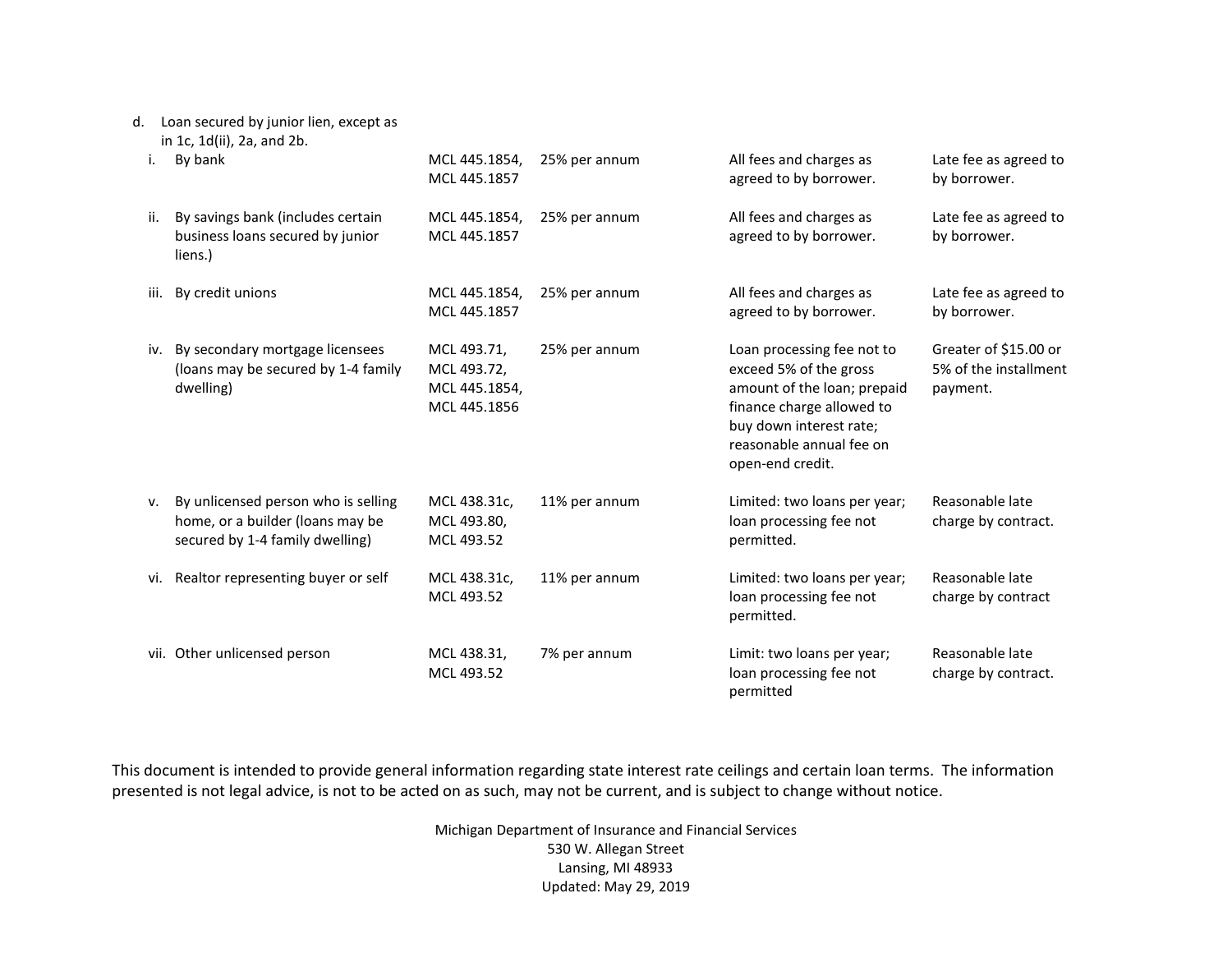<span id="page-3-1"></span><span id="page-3-0"></span>2. Business Loans

- a. Loan to unincorporated borrower i. By depository financial institution insurance company, finance subsidiary of manufacturer, or a related entity (includes business purpose loan secured by junior lien, except as in 1c) MCL 438.61 $^{5}$  $^{5}$  $^{5}$ , MCL 438.31a, MCL 445.1854 25% per annum Reasonable loan processing fee by contract for regulated lenders; Must have sworn statement of business purpose if borrower is a natural person Reasonable late charge by contract. ii. By other lender, except as in 1b and  $1<sub>c</sub>$ MCL 438.61, MCL 438.41 25% per annum Must have sworn statement of business purpose if borrower is a natural person; loan processing fee not permitted for certain unregulated lenders. Reasonable late charge by contract. b. Loan or other credit extension to a corporation or limited partnership from any source, except as in 1c MCL 450.1275, MCL 449.1109, MCL 438.41 No ceiling, as long as agreement is in writing Reasonable loan processing fee by contract. Reasonable late charge by contract c. Regulated lenders, as defined under MCL 445.1852<sup>[6](#page-3-1)</sup> may make business loans to the extent authorized by law, except as in 1c MCL 445.1854, MCL 445.1856 No ceiling, as long as agreement is in writing Processing fee of 2% of amount of loan. Greater of \$15.00 or 5% of the installment payment.
- 3. Credit card, auto, and other types of loans

This document is intended to provide general information regarding state interest rate ceilings and certain loan terms. The information presented is not legal advice, is not to be acted on as such, may not be current, and is subject to change without notice.

 <sup>5</sup> DIDMCA indicates that credit unions and savings banks may charge the rate allowed for business loans by banks.

<sup>&</sup>lt;sup>6</sup> Pursuant to MCL 445.1852, "regulated lender" means a depository institution, a licensee under the consumer financial services act, Act No. 161 of the Public Acts of 1988, being sections 487.2051 to 487.2072 of the Michigan Compiled Laws, Act No. 379 of the Public Acts of 1984, being sections 493.101 to 493.114 of the Michigan Compiled Laws, the motor vehicle sales finance act, Act No. 27 of the Public Acts of the Extra Session of 1950, Act No. 125 of the Public Acts of 1981, being sections 493.51 to 493.81 of the Michigan Compiled Laws, or the regulatory loan act of 1963, Act No. 21 of the Public Acts of 1939, being sections 493.1 to 493.26 of the Michigan Compiled Laws, or a seller under the home improvement finance act, Act No. 332 of the Public Acts of 1965.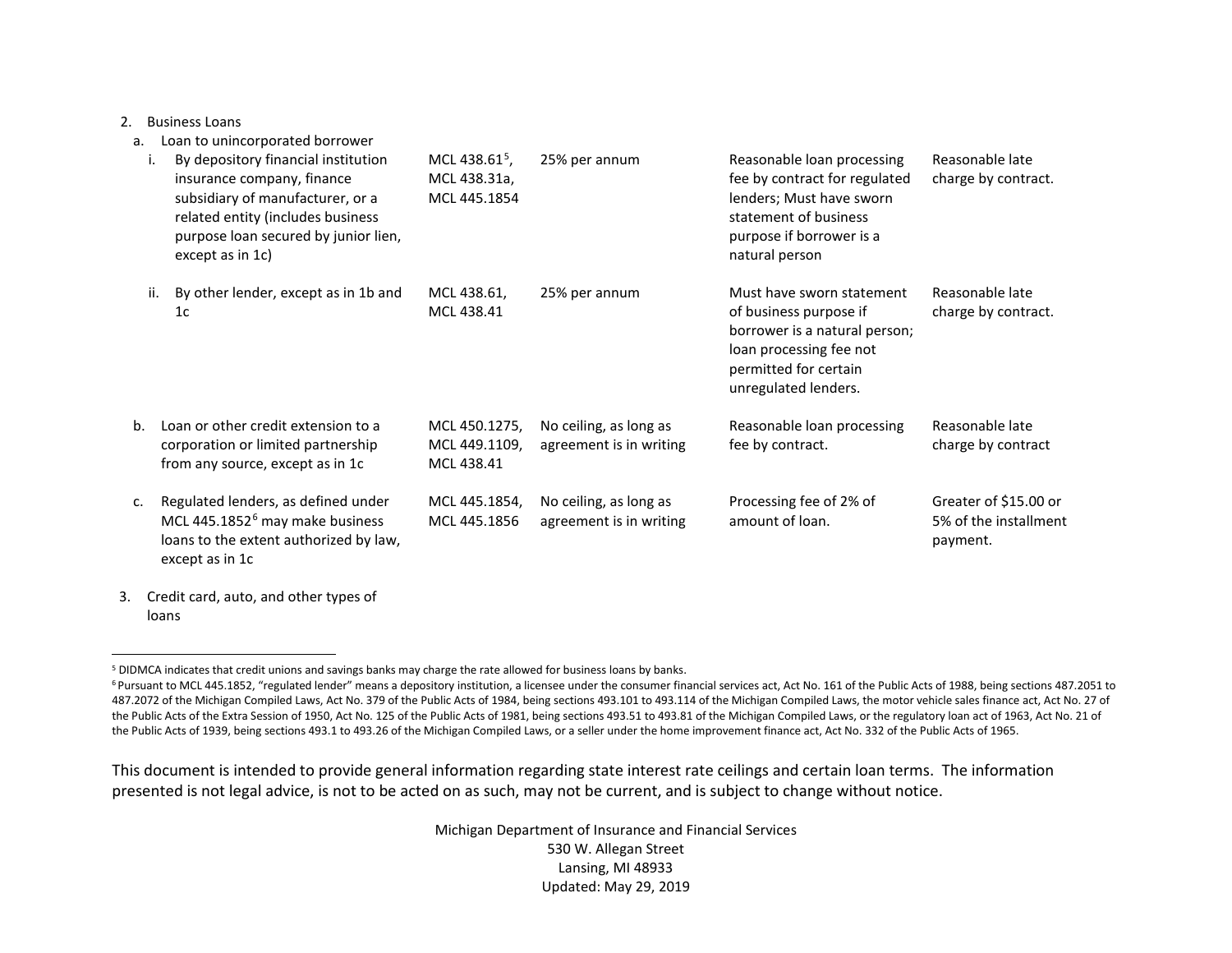<span id="page-4-3"></span><span id="page-4-2"></span><span id="page-4-1"></span><span id="page-4-0"></span>

| а. | Credit card or line of credit agreement<br>by a depository financial institution | MCL 445.1854,<br>MCL 445.1857                                 | No ceiling <sup>7</sup>                                     | All fees and charges as<br>agreed to by borrower.                                                                                       | Late charge as<br>agreed to by<br>borrower. |
|----|----------------------------------------------------------------------------------|---------------------------------------------------------------|-------------------------------------------------------------|-----------------------------------------------------------------------------------------------------------------------------------------|---------------------------------------------|
| b. | All other types of loans by depository<br>institutions except as in 1a and 1c    | MCL 445.1854,<br>MCL 445.1857                                 | 25% per annum <sup>8</sup>                                  | All fees and charges as<br>agreed to by borrower.                                                                                       | Late charge as<br>agreed to by<br>borrower. |
| 4. | Loans by regulatory loan licensees                                               | MCL 445.1854,<br>MCL 445.1856,<br>MCL 493.13                  | 25% per annum                                               | Processing fee of 5% of<br>amount of loan up to<br>\$300.00.9                                                                           | As permitted by CRA                         |
|    | 5. Auto financing by licensed auto dealers                                       | MCL 445.1854,<br>MCL 445.1856,<br>MCL 492.113,<br>MCL 492.118 | 25% per annum                                               | Processing fee not<br>permitted; documentary<br>preparation fee up 5% of<br>cash price or \$210.00,<br>whichever is less. <sup>10</sup> | As permitted by CRA                         |
| 6. | Unsecured loans by unlicensed entity                                             | MCL 438.31                                                    | 5% without written<br>contract; 7% with written<br>contract | All fees and charges as<br>agreed to by borrower.                                                                                       | Late charge as<br>agreed to by<br>borrower. |

<sup>9</sup> The documentary preparation fee is adjusted every two years to reflect the cumulative percentage change in the consumer price index for the two immediately preceding calendar years. Please see the applicable bulletin for the permitted documentary preparation fee. Fee of \$300.00 is permitted under Bulletin 2018-01-CF and is subject to change every two years.

<sup>10</sup> The documentary preparation fee is adjusted every two years to reflect the cumulative percentage change in the consumer price index for the two immediately preceding calendar years. Please see the applicable bulletin for the permitted documentary preparation fee. Fee of \$210.00 is permitted under Bulletin 2017-02-CF and is subject to change every two years.

This document is intended to provide general information regarding state interest rate ceilings and certain loan terms. The information presented is not legal advice, is not to be acted on as such, may not be current, and is subject to change without notice.

<sup>&</sup>lt;sup>7</sup> Pursuant to MCL 487.14201, a bank is authorized to collect interest and charges on loans and extensions of credit as permitted by the laws of this state or of the United States to any lender. A bank, on a credit card loan, can charge the interest rate and fees allowed to a regulated lender under the CRA. Pursuant to MCL 487.3430, a savings bank is authorized to collect interest and charges on a credit card loan as permitted by the CRA. A credit union is authorized on a credit card loan to charge the rate of interest allowed by the CRA. Also, as a result of the federal most favored lender authority, a federally insured state or national bank, state or federal savings bank, or state credit union, can charge the highest rate of interest allowed under Michigan law to any lender on the type of loan in question.

<sup>8</sup> May charge rate authorized under MCL 445.1854 or 1% plus Federal Reserve Discount.